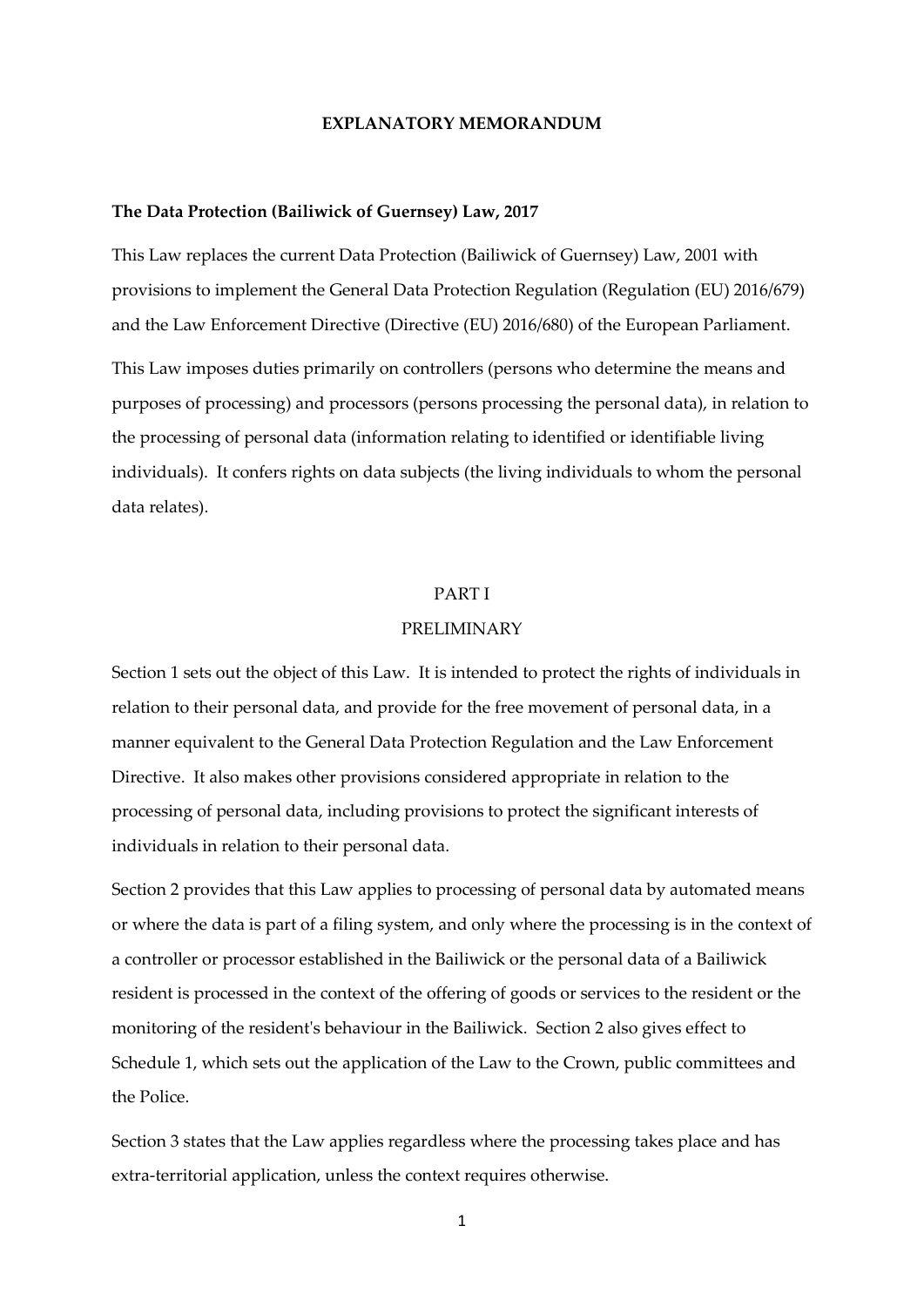Section 4 exempts from this Law the processing of personal data by an individual solely for the purpose of the individual's personal, family or household affairs.

Section 5 directs that so far as it is possible, other enactments must be given effect in a way which is consistent with this Law. This means for example, that where other enactments impose duties or confer powers, these duties and powers must so far as possible be construed in a manner consistent with the provisions of this Law.

## PART II

## DUTIES AND PRINCIPLES OF PROCESSING

Section 6 requires the controller of personal data to comply or ensure compliance with the data protection principles in this section.

Section 7 provides that to be lawful, processing of special category data (sensitive data such as health data, racial or ethnic origin, or criminal convictions) must satisfy at least one condition in Part 2 or 3 of Schedule 2. Processing of other types of personal data will need to satisfy at least one condition in Part 1 or 2 of Schedule 2.

Section 8 provides that whether or not personal data is processed fairly must be determined having regard to the method by which it is obtained, that personal data is to be regarded as fairly obtained if it consists of information obtained from a person who is authorised or required to supply it by or under an enactment, and that processing of personal data containing identifiers prescribed by an Ordinance must be regarded as unfair unless it complies with conditions prescribed by an Ordinance.

Section 9 provides that whether or not personal data is further processed in a manner incompatible with the purpose for which it was collected must be determined having regard to the proportionality factors (set out in Schedule 9). But further processing of personal data is deemed to be compatible with any purpose for which the data is collected if the data subject's explicit consent is obtained, the further processing is for a historical or scientific purpose or the further processing is specifically authorised or required by an enactment. Section 10 sets out rules governing consent for the processing of personal data. Consent is not valid unless it satisfies the requirements in section 10(1), having regard to whether the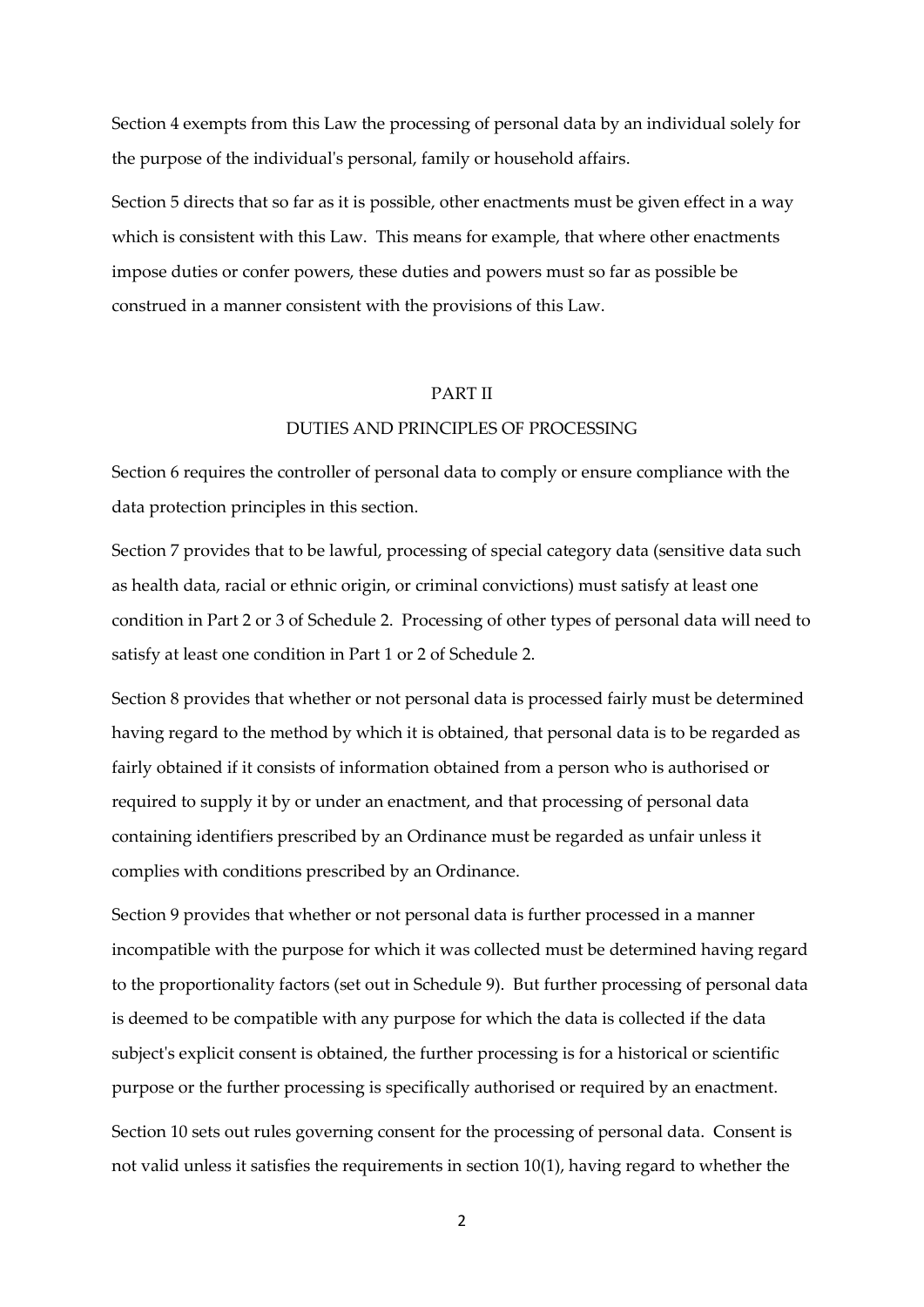person giving consent is a child and if so, the age of the child. A data subject can withdraw consent to processing at any time, and the controller must provide a procedure for withdrawal that is at least as simple as the procedure for giving consent. Consent to the processing of criminal data is not valid unless the controller is authorised or required by an enactment to process the criminal data, or to make a request for it.

Section 11 provides for anonymisation of personal data. The controller is required to notify the data subject of anonymisation, but Part III of this Law does not apply to anonymised data.

#### PART III

#### DATA SUBJECT RIGHTS

Section 12 requires controllers that collect personal data directly or indirectly from data subjects to give data subjects the information in Schedule 3. That information must be given to data subjects at or before the time of collection.

Section 13 requires controllers in any other case to give data subjects the information in Schedule 3 within a reasonable period of processing, and in any case at or before the time of first communication with the data subject, disclosure to another recipient and the expiry of one month following the processing.

Section 14 gives data subjects who have given their personal data to a controller, for the conclusion or performance of a contract in the case of automated processing, the right to request that personal data be returned to them or transmitted to another controller ("**right to data portability"**.

Section 15 gives data subjects the right to request from a controller confirmation as to whether the controller is processing the data subject's personal data, as well as the information in Schedule 3 and copies of their personal data ("**right of access**").

Section 16 provides for an exception to the right to data portability and right of access, where compliance with the request would result in disclosing information relating to an identified or identifiable other individual. In this case, the controller must engage in a balancing exercise, taking into account the matters in section 16(3), and must withhold that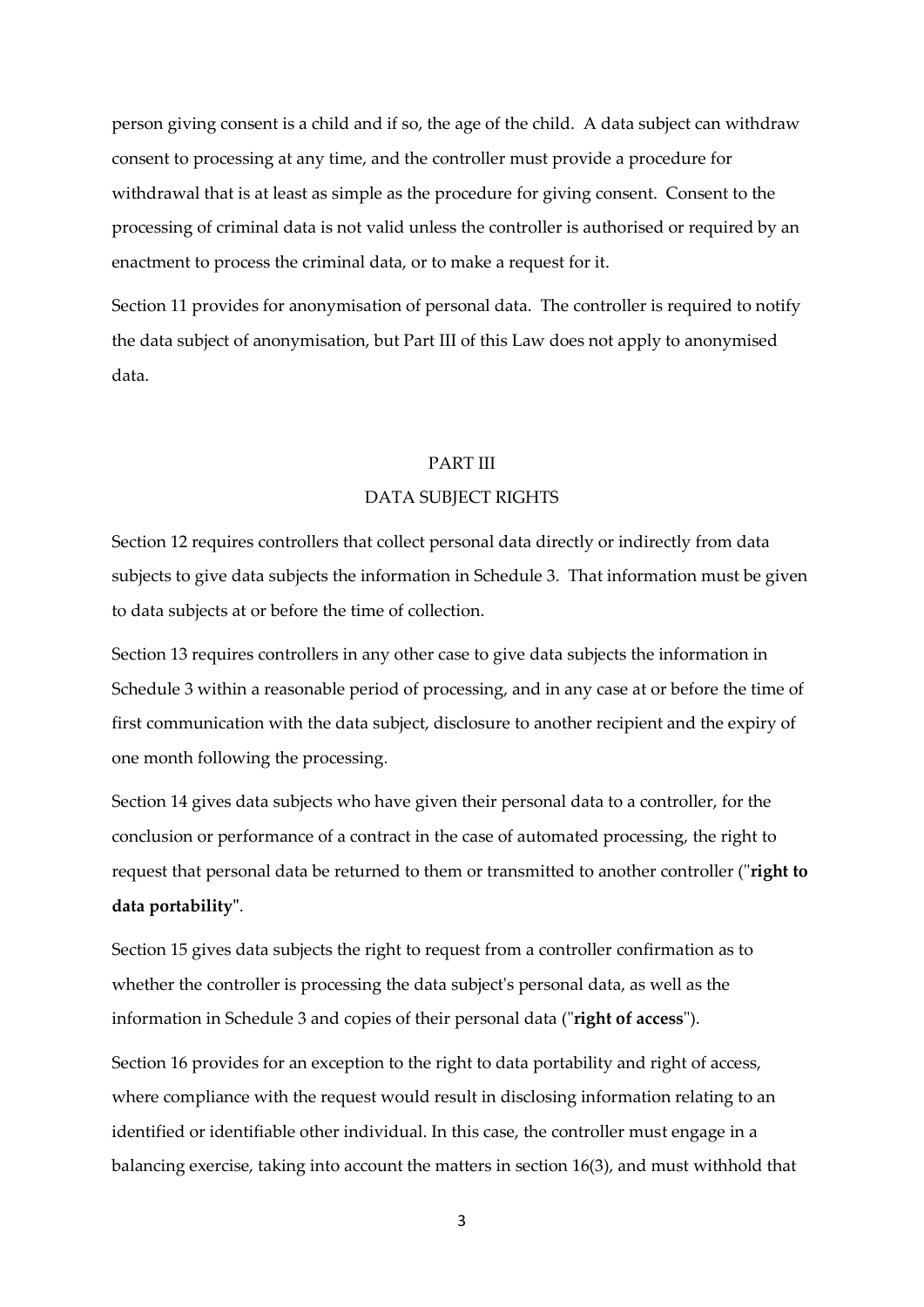information where reasonable to do so to protect the significant interests of the other individual. If the information is withheld, the controller may provide limited viewing access to that information where appropriate.

Section 17 provides that, where personal data is processed for direct marketing purposes, the controller must give the data subject notice and the data subject has the right to require the controller to cease processing the data.

Section 18 applies where processing is necessary for the legitimate interests of the controller or a third party, or where it is necessary for the exercise or performance by a public authority of a public function or task in the public interest. In this case, the data subject has the right to require the controller to cease processing the data, unless the public interest in the objective of the processing outweighs the significant interests of the data subject.

Section 19 provides that, where the processing is necessary for a historical or scientific purpose (e.g. archiving or statistics), the data subject has the right to require the controller to cease the processing unless the controller is a public authority, the historical or scientific purpose is in the public interest and the public interest outweighs the data subject's significant interests.

Section 20 gives data subjects the right to rectify inaccurate or incomplete personal data, where the controller is reasonably able to verify that the data is inaccurate or incomplete. Where verification is not reasonable to expect, the controller must add to the data a statement that the data subject disputes the accuracy or completeness of that data.

Section 21 gives data subjects the right to request erasure of personal data in a number of circumstances, e.g. where the data is no longer necessary for the purpose for which it was processed. There several exceptions to this right, based on the purpose for which the data was processed.

Section 22 gives data subjects the right to restrict processing of personal data in certain temporary or limited circumstances.

Section 23 applies where any rectification or erasure of personal data or restriction of processing is carried out in accordance with section 20, 21 or 22. Controllers are required to notify data subjects of the contact details of any person to whom that data has been disclosed,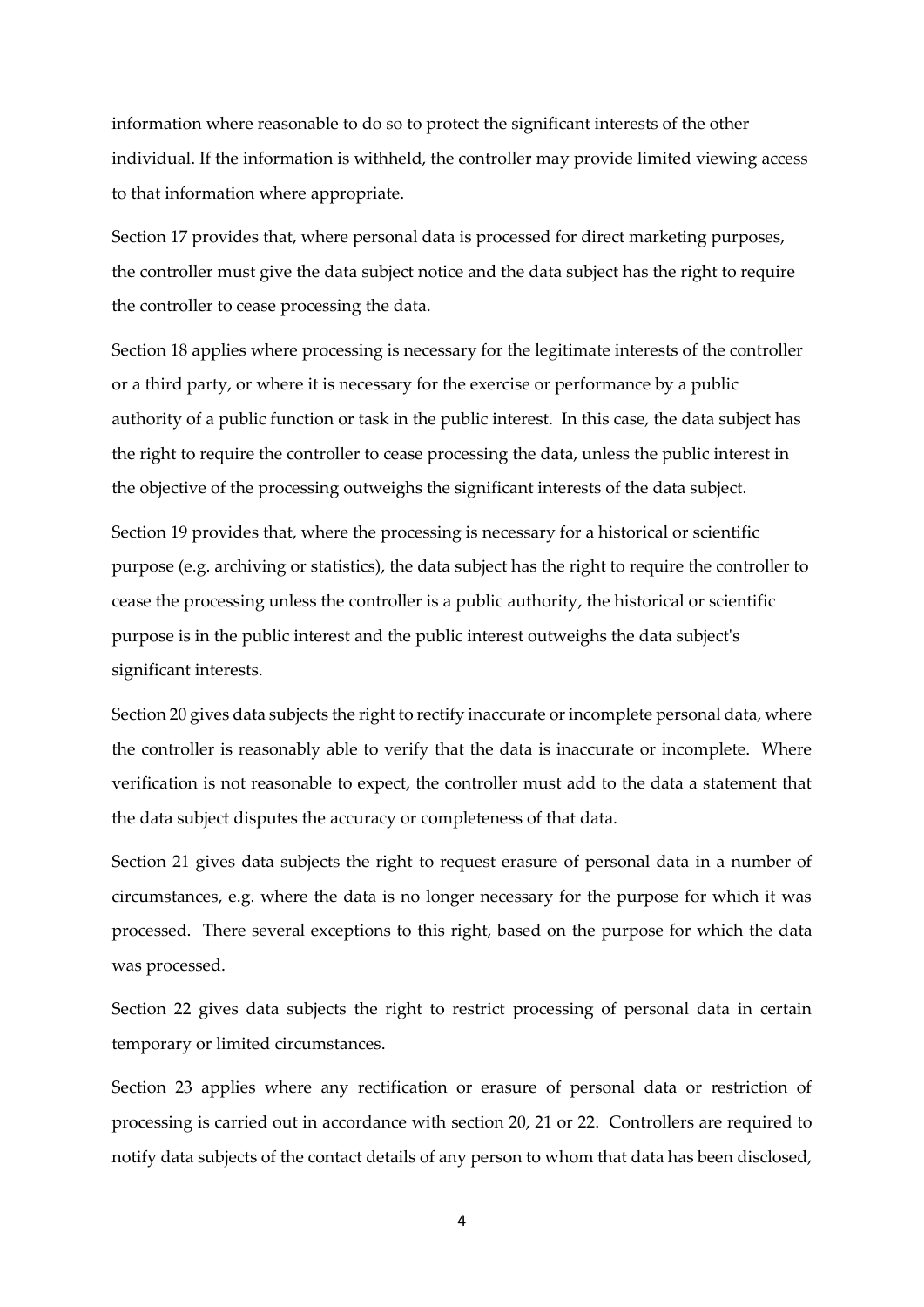and of any lifting of a restriction on processing. Controllers must also notify recipients of that data of any rectification or erasure of personal data or restriction of processing.

Section 24 gives data subjects the right not to be subject to decisions based on automated processing, subject to a few exceptions.

Section 25 requires controllers to take reasonable steps to facilitate the exercise of data subject rights under this Part of this Law.

Section 26 applies sections 27 to 29 to any request made to a controller to exercise any data subject right in sections 14 to 22 (other than section 16).

Section 27 requires controllers to comply with the request, subject to any exception or exemption provided in this Law, as soon as practicable and in any case within the designated period. The designated period is one month from the day the controller receives the request, the day on which the controller receives any information reasonably necessary to verify the identity of the requestor, or the day on which any fee or charge payable under this Law is paid, whichever is the latest.

Section 28 allows controllers to require any additional information reasonably necessary to confirm the identity of the requestor.

Section 29 provides for exceptions to the data subject rights where a request is clearly unfounded or frivolous, vexatious, unnecessarily repetitive or otherwise excessive.

#### PART IV

# DUTIES OF CONTROLLERS AND PROCESSORS

Section 30 requires controllers to give any information required under this Law in writing and in a concise, transparent, easily visible, easily accessible, intelligible and clearly legible, form, subject to certain exceptions.

Section 31 requires controllers to take reasonable steps to ensure that processing of personal data is carried out in compliance with this Law and to be able to demonstrate compliance upon request.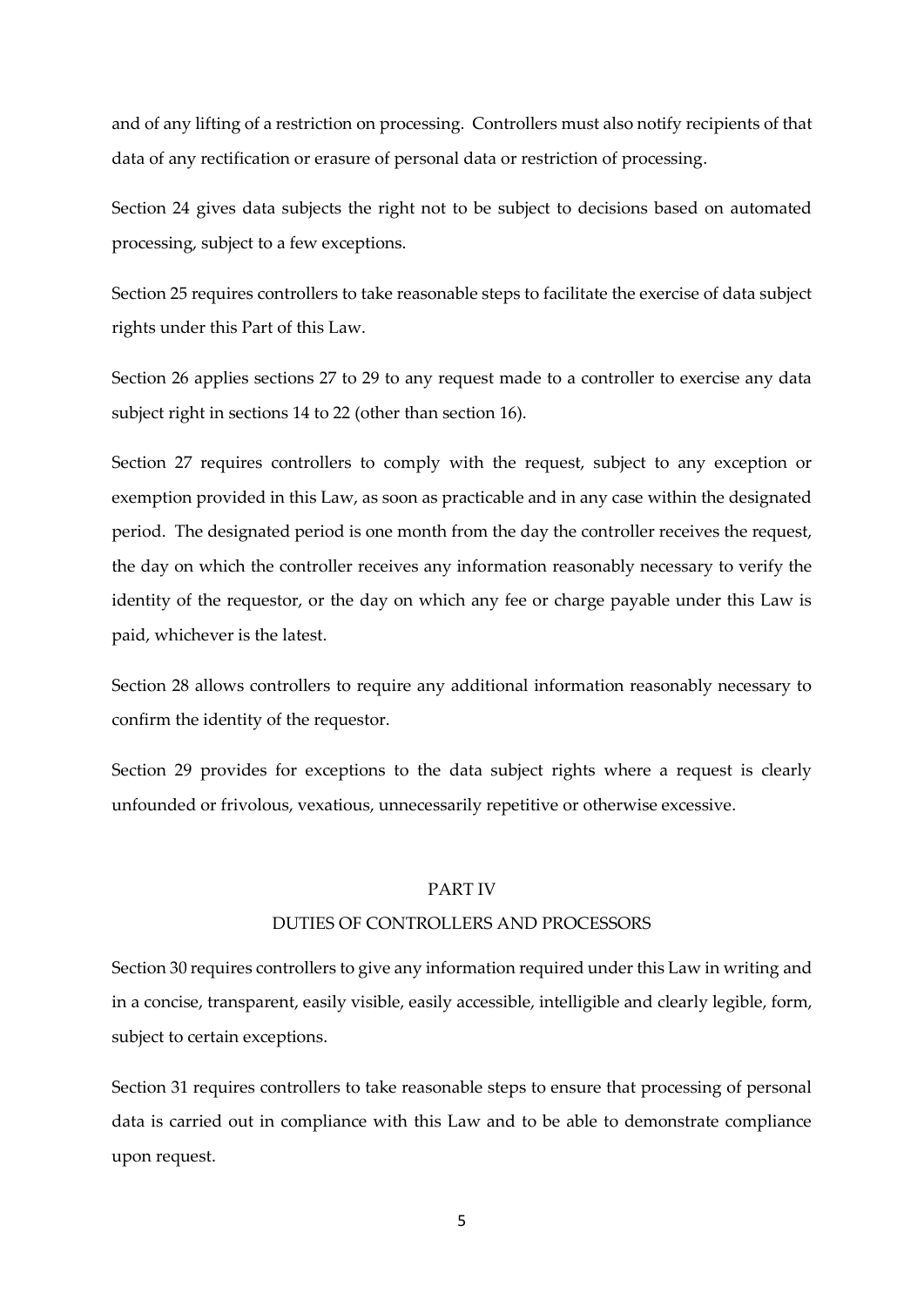Section 32 requires controllers to carry out proportionate measures to effectively comply with data protection principles, ensure by default that only personal data that is necessary for a specific purpose is processed, and integrate necessary safeguards to comply with this Law and safeguard data subject rights.

Section 33 provides for the respective legal duties of joint controllers, including the requirement for an explicit agreement to set out their respective responsibilities.

Section 34 prohibits causing or permitting a processor to process personal data unless the processor provides the controller with sufficient guarantees that reasonable measures will be carried out to ensure that the processing meets the requirements of this Law and to safeguard data subject rights. In addition, there must be a contract between the controller and the processor setting out a number of matters, including the duties of the controller and the processor.

Section 35 imposes a number of duties on processors, including to process data only on written instructions from controllers, informing the controller if the processor is required by law to process personal data contrary to those written instructions, and deleting personal data or returning it to the controller at the end of the provision of the processing services.

Section 36 restricts processors from engaging secondary processors unless certain conditions are satisfied.

Section 37 requires controllers and processors to keep prescribed records, produce those records for inspection on request, and make prescribed returns of information to the Data Protection Authority ("**the Authority**"). In addition, they are required to cooperate with the Authority and give authorised officers access to premises which they are entitled to enter under this Law.

#### PART V

## ADMINISTRATIVE DUTIES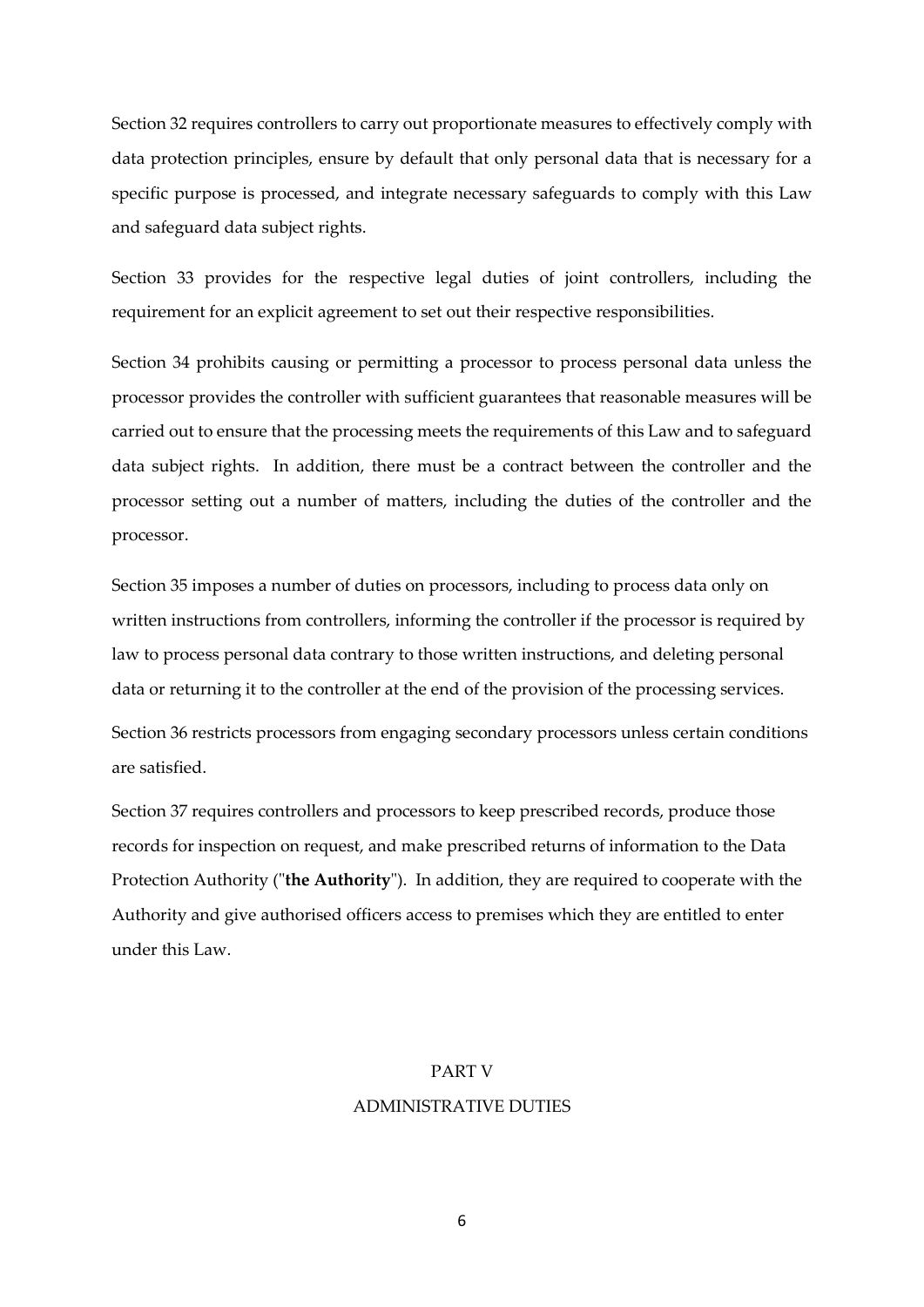Section 38 requires a controller established in the Bailiwick (within the meaning of section 111(1), but not a legal entity in Guernsey, Alderney or Sark, to nominate a Guernsey, Alderney or Sark legal entity as its representative in the Bailiwick.

Section 39 requires controllers and processors established in the Bailiwick to be registered in accordance with regulations made under Schedule 4. Failure to register is an offence.

Section 40 authorises regulations to be made to require registered controllers and registered processors to pay a prescribed levy to the Authority to cover the costs of establishing the Authority and its operating costs.

# PART VI

#### SECURITY OF PERSONAL DATA

Section 41 requires controllers and processors to take reasonable steps to ensure the security of personal data. This could include pseudonymisation or encryption.

Section 42 requires processors, upon becoming aware of a personal data breach, to notify controllers. Controllers are in turn required to notify the Authority of any personal data breach within 72 hours, unless the breach is unlikely to result in any risk to the significant interests of the data subject.

Section 43 requires controllers to notify a data subject of any personal data breach if the breach is likely to pose a high risk to the significant interests of the data subject.

#### PART VII

## DATA PROTECTION IMPACT ASSESSMENTS AND PRIOR CONSULTATION

Section 44 forbids controllers from causing or permitting high-risk processing unless a detailed data protection impact assessment is carried out before the processing.

Section 45 requires controllers to consult the Authority in writing where a data protection impact assessment reveals that proposed processing would be high-risk processing in the absence of mitigating measures.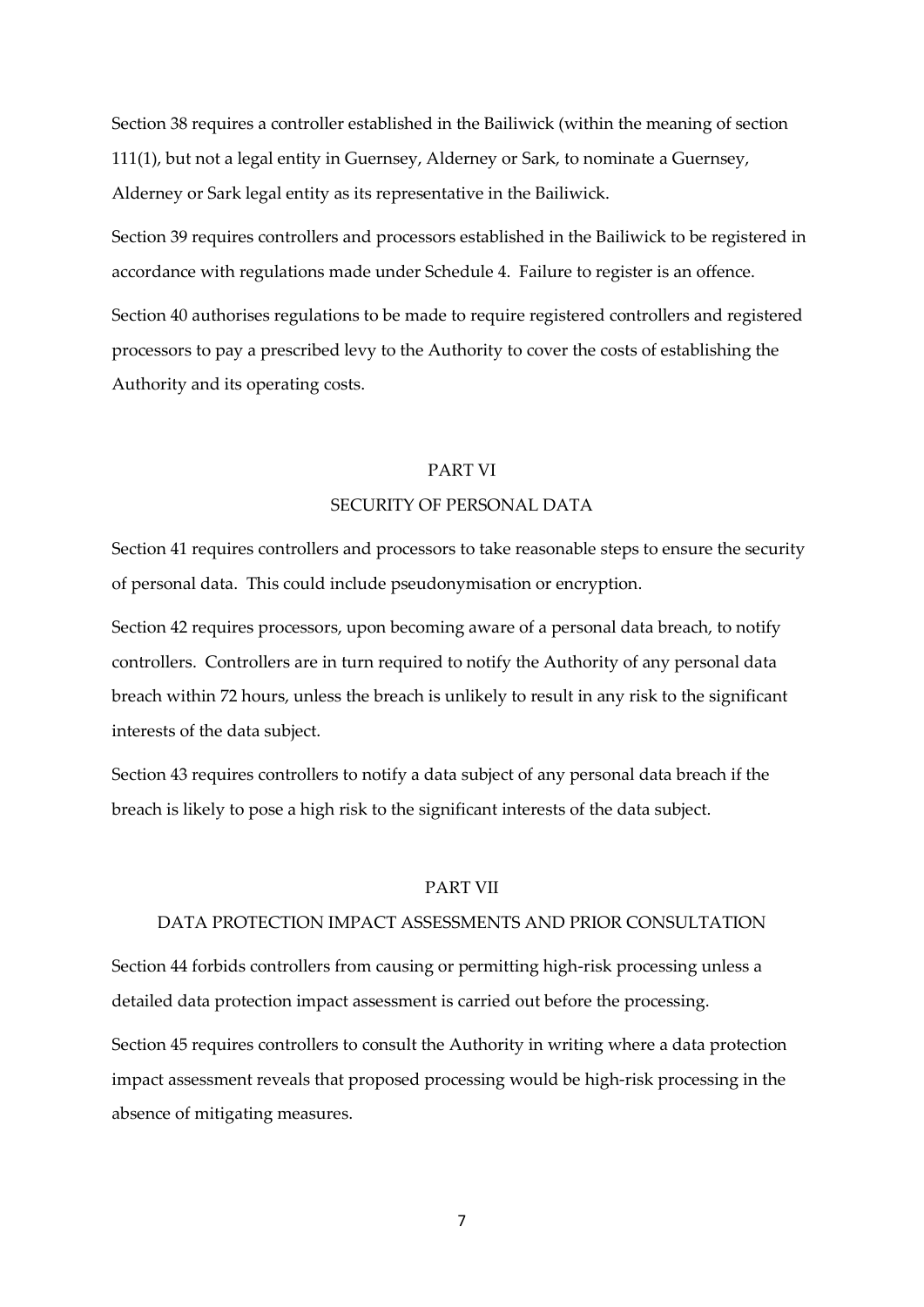Section 46 requires a committee of the States to consult the Authority before enacting or making, or recommending the enactment or making, of any high-risk legislation.

## PART VIII

# DATA PROTECTION OFFICERS

Section 47 requires controllers and processors to jointly designate data protection officers where processing is carried out in the context of public authorities or where late-scale and systematic monitoring of data subjects, or large-scale processing of special category data, is involved.

Section 48 provides for voluntary designation of data protection officers, or designations where required by an Ordinance.

Section 49 specifies the requirements to be met in designating a data protection officer.

Section 50 sets out the functions of data protection officers.

Section 51 requires designating entities to notify the Authority and the public of a designation, and to support data protection officers in the performance of their functions under this Law.

#### PART IX

# CODES OF CONDUCT AND CERTIFICATION MECHANISMS

Section 52 allows the Authority to approve codes of conduct to encourage or facilitate compliance with the Law or demonstrate that controllers or processors bound to such codes have appropriate safeguards for the protection of personal data, for the purposes of crossboundary transfers permitted under section 59.

Section 53 provides for the Authority to accredit a monitoring body for an approved code of conduct if a set of conditions is met.

Section 54 allows the Home Affairs Committee ("**the Committee**") to make regulations to provide for certification that processing operations comply with the Law or that appropriate safeguards exist for the purposes of cross-boundary transfers permitted under section 59.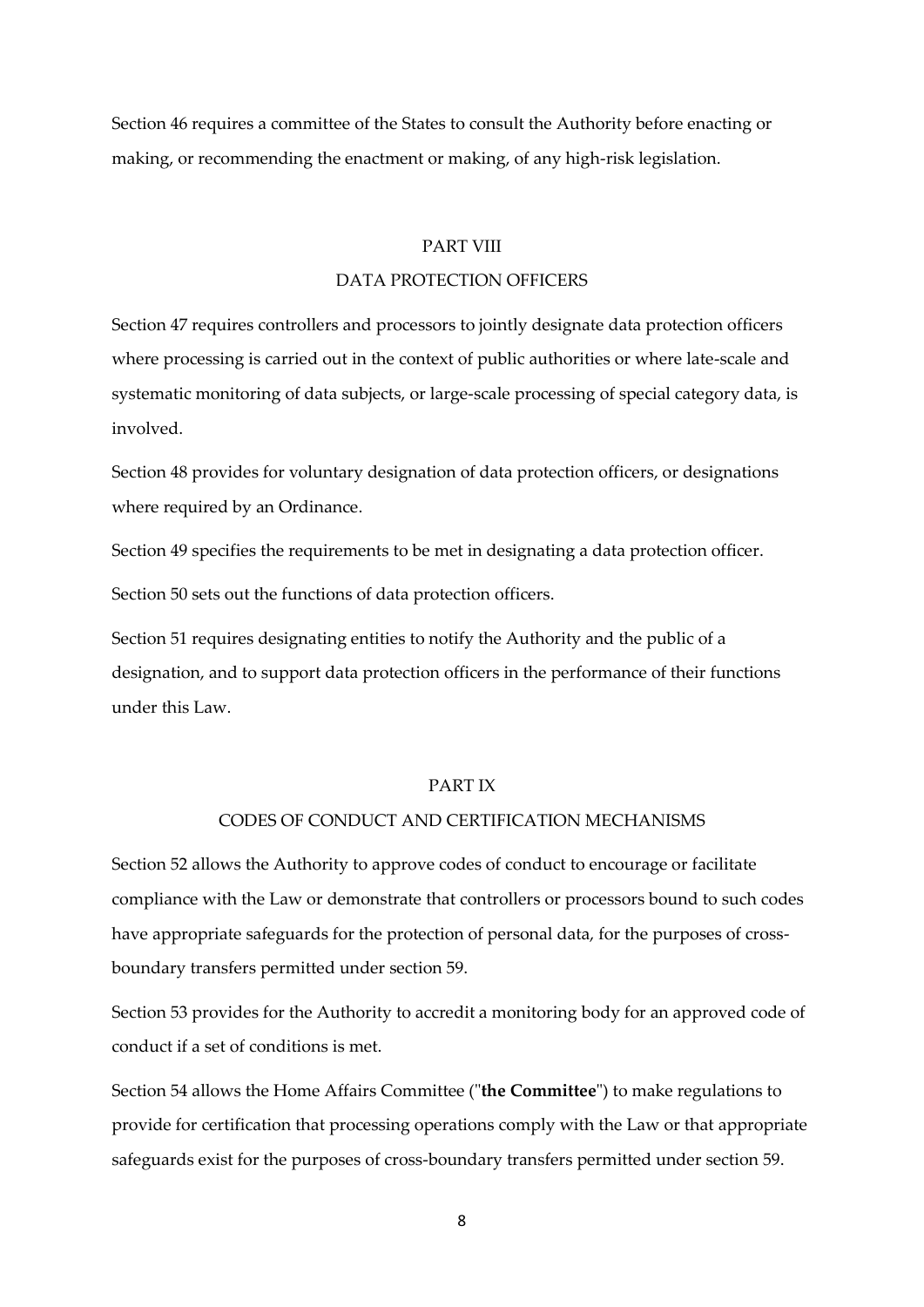#### PART X

#### TRANSFERS TO UNAUTHORISED JURISDICTIONS

Section 55 prohibits the transfer of personal data to a person in an unauthorised jurisdiction for the purposes of processing or in circumstances where the transferor knew or should have known that the data would be processed after the transfer. The only exceptions allowed are in sections 56, 57 and 59.

Section 56 allows a transfer where there are appropriate safeguards for the protection of personal data.

Section 57 allows a transfer where the Authority has given specific authorisation for the transfer.

Section 58 provides for the Authority to approve binding corporate rules for the purposes of the safeguards required by section 56. Those rules must be legally binding, must confer enforceable rights on data subjects and must specify the matters in Schedule 5 in a manner that provides appropriate safeguards for the protection of personal data and protection of the significant interests of data subjects.

Section 59 allows a transfer in several other circumstances, such as where required by an order of a court or tribunal or where the data subject has given informed and explicit consent to the transfer.

## PART XI

# THE DATA PROTECTION AUTHORITY

Section 60 establishes the Authority and gives effect to Schedule 6, in respect of the Authority and its constitution and proceedings.

Section 61 confers a range of functions on the Authority, including administering the Law and promoting awareness of the Law amongst controllers, processors and the public. Section 62 requires the Authority to act independently in exercising or performing its functions.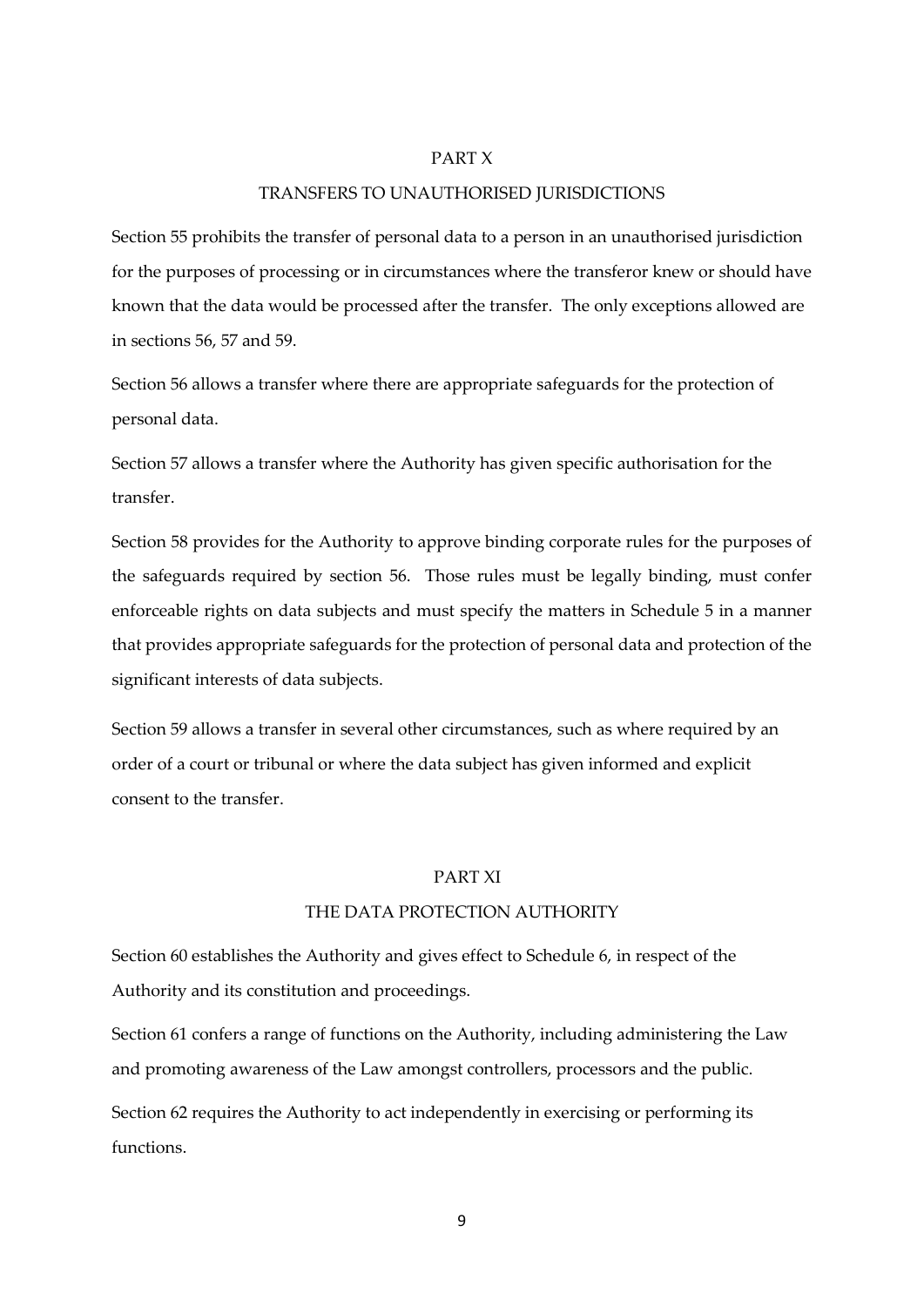Section 63 provides for the Authority to publish opinions or guidance on issues related to the protection of personal data, including compliance with any provision of this Law.

Section 64 allows the Authority, in the public interest, to issue a public statement in relation to any aspect of various functions of the Authority under the Law, including complaints, investigations, inquiries or any notification made to the Authority of a personal data breach.

Section 65 requires the Authority to take steps to facilitate international cooperation in the enforcement of legislation for the protection of personal data.

Section 66 provides that the Authority should be regarded as the designated authority in the Bailiwick for the purposes of Article 13 of the Council of Europe Convention for the Protection of Individuals with regard to Automatic Processing of Personal Data (1981) and the competent supervisory authority of the Bailiwick under the GDPR. This section also allows the Committee to make regulations to confer powers or impose duties on the Authority for the purposes of that Convention and the GDPR.

# PART XII

# ENFORCEMENT BY THE AUTHORITY

Section 67 allows aggrieved individuals to make a complaint to the Authority if they consider that a controller or processor has breached or is likely to breach any provision of Parts II to X of the Law ("**operative provision**").

Section 68 provides for the Authority to investigate each complaint, subject to a few limited exceptions, for example where the complaint is clearly unfounded or vexatious.

Section 69 provides for the Authority to conduct inquiries on its own initiative, which may be conducted together with an investigation or separately.

Section 70 gives the Authority and its authorised officers the powers in Schedule 7.

Section 71 provides for the Authority, on the conclusion of an investigation, to make a breach determination or conversely a determination that the person concerned has not breached or is not likely to breach an operative provision.

Section 72 provides for the Authority, on the conclusion of an inquiry, to make a breach determination or conversely a determination that the person concerned has not breached or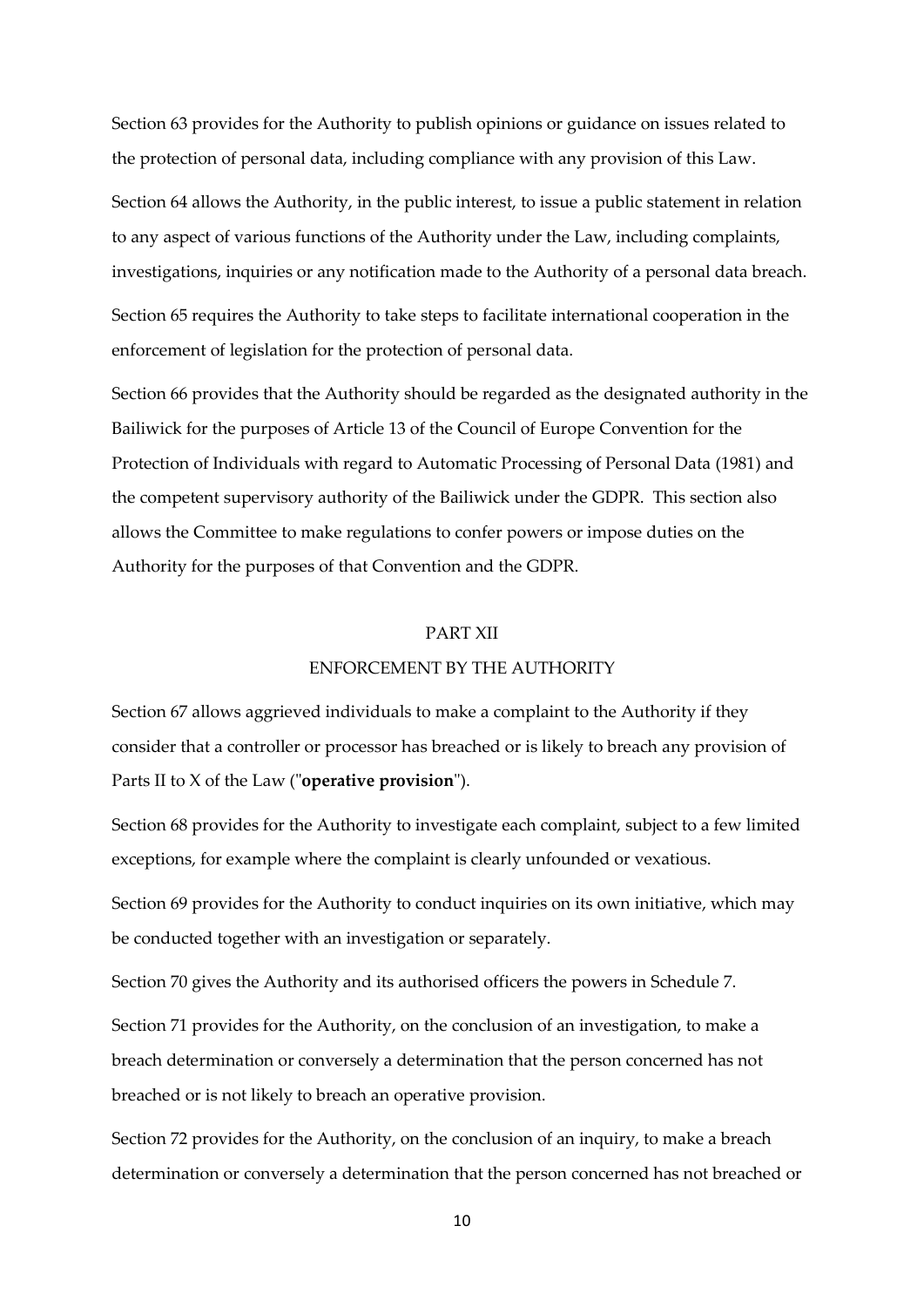is not likely to breach an operative provision. In addition, the Authority can also make recommendations to the Committee, the States of Deliberation (or States of Guernsey) or States of Alderney or the Chief Pleas of Sark.

Section 73 authorises the Authority, upon making a breach determination, to impose a range of sanctions on the person concerned. These include a reprimand or warning, or an order ("**enforcement order**") to take specified actions or pay a civil penalty by way of an administrative fine.

Section 74 provides for the Authority to order an administrative fine for breaches of specified operative provisions of the Law.

Section 75 imposes limits on the amount of the administrative fine that may be ordered in any specific case.

Section 76 requires the Authority to provide the person concerned with an opportunity to make written or oral representations to the Authority before the Authority makes a breach determination or enforcement order against that person, subject to exceptions on limited grounds.

Section 77 excludes courts and tribunals acting in a judicial capacity from the jurisdiction of the Authority.

#### PART XIII

## CIVIL PROCEEDINGS FOR BREACH OF STATUTORY DUTY

Section 78 defines expressions used in this part of the Law.

Section 79 provides for injured parties to bring a civil action against a controller or processor for breach of an operative provision, where the breach causes "damage" (defined widely in section 111(1) to includes financial loss, distress, inconvenience and other adverse effects).

Section 80 sets out makes additional provisions concerning liability in these civil actions: defendants are exempt from liability if they prove that they are not responsible in any way for the damage concerned; processors are generally exempt from liability except in limited circumstances; and controllers and processors may be jointly liable in a civil action.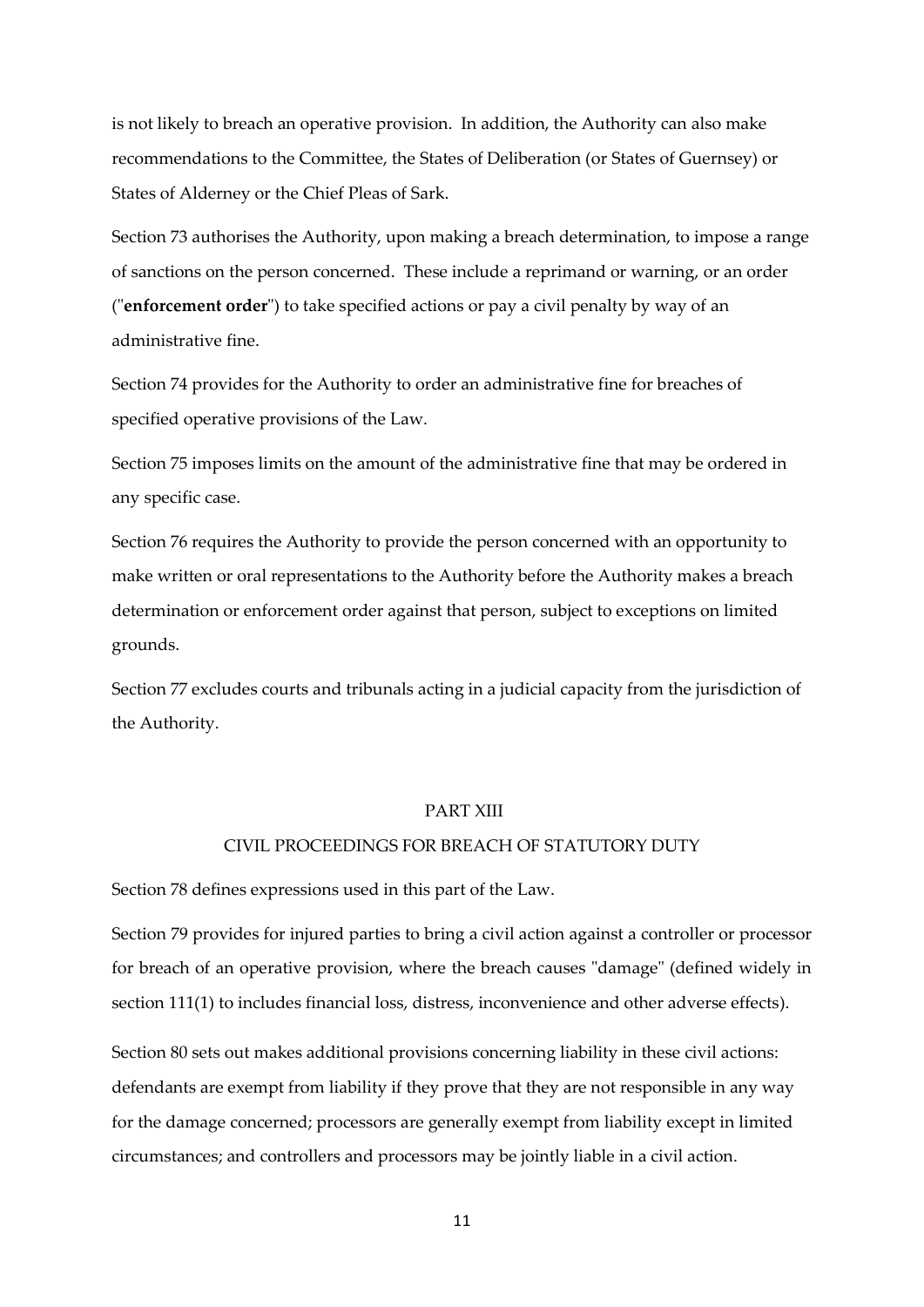#### PART XIV

## APPEALS AND OTHER PROCEEDINGS

Section 81 defines expressions used in this part of the Law.

Section 82 allows complainants to appeal to the Court a failure by the Authority to give complainants notice that a complaint is being investigated (or not being investigated), or notice of the progress of any investigation into a complaint.

Section 83 allows complainants to appeal to the Court a decision of the Authority not to investigate a complaint or a determination that a controller or processor has not breached or is not likely to breach an operative provision.

Section 84 allows a person against whom a breach determination or an enforcement order is made to appeal the determination or order to the Court.

Section 85 allows the Authority to bring civil proceedings in the Court in respect of any breach or anticipated breach of an operative provision by a controller or processor.

Section 86 allows a court to suspend proceedings relating to processing in the context of a controller or processor where proceedings are pending in another court concerning the same subject matter and processing in the context of the same controller or processor.

## PART XV

## OFFENCES AND CRIMINAL PROCEEDINGS

Section 87 creates the offence of obtaining or disclosing personal data without the consent of the controller, and related offences of procuring, selling or retaining such data.

Section 88 creates the offence of obstructing the Authority or any member, employee or authorised officer of the Authority ("**Authority official**") in the exercise of functions under the Law, including failing to comply with a requirement or making false, deceptive or misleading statements.

Section 89 makes it an offence to impersonate Authority officials.

Section 90 imposes a duty of confidentiality on Authority officials, agents of the Authority or the Commissioner, and data protection officers, and makes it an offence to breach that duty.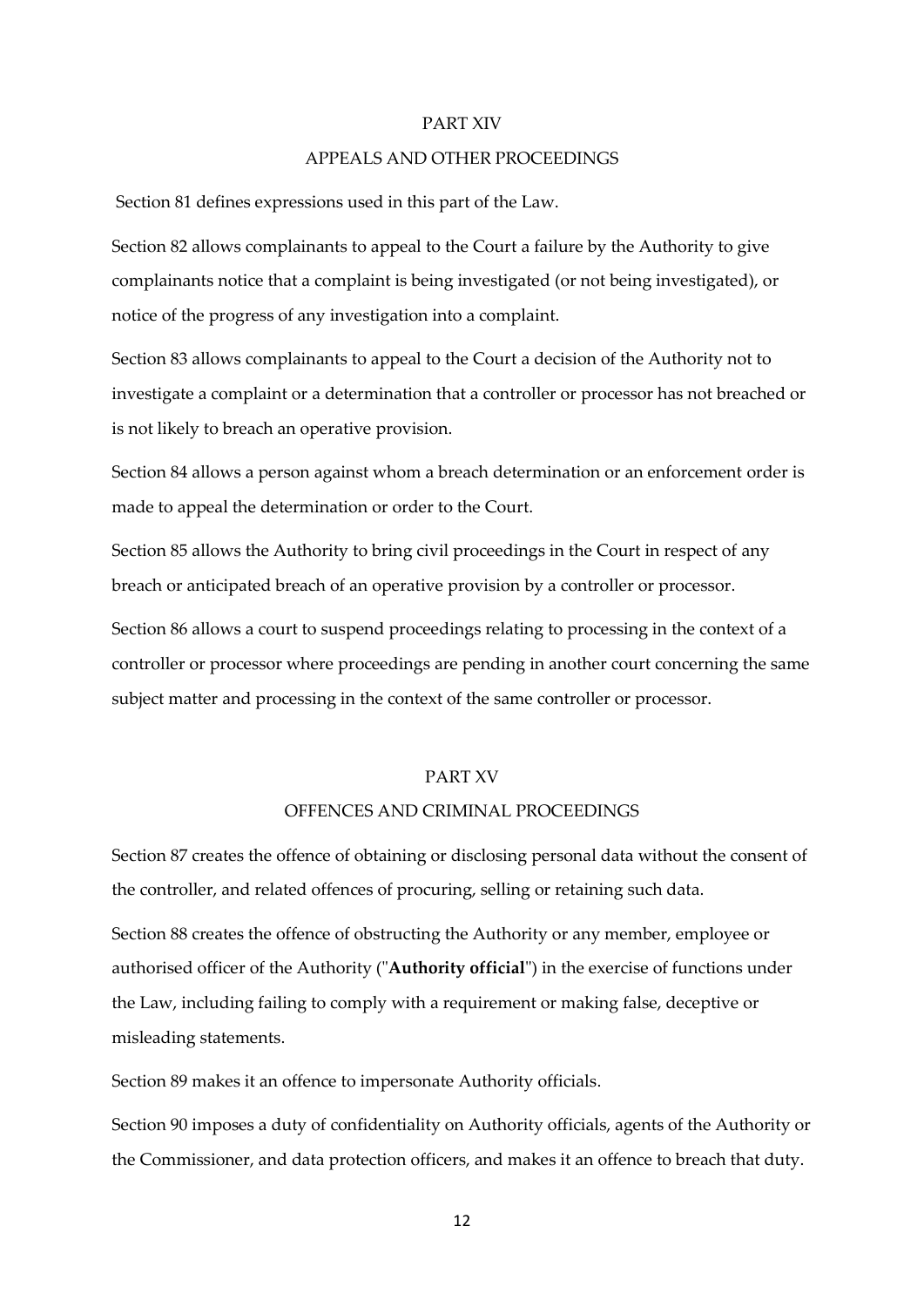Section 91 provides for a number of exceptions from that duty of confidentiality.

Section 92 imposes criminal liability on directors and other officers, where an offence is committed by a body corporate, limited partnership with legal personality or foundation, with the consent or connivance of, or attributable to any neglect on the part of, those directors or other officers.

Section 93 imposes criminal liability on partners, committee members and other officers, where an offence is committed by an unincorporated body with the consent or connivance of, or attributable to any neglect on the part of those partners, committee members or other officers.

Section 94 sets out the penalties for offences under the Law and provides for further court orders in the case of conviction for an offence.

Section 95 provides that those penalties apply in relation to Alderney and Sark, despite provisions to the contrary in the Government of Alderney Law, 2004 or the Reform (Sark) Law, 2008.

# PART XVI

# GENERAL AND MISCELLANEOUS

Section 96 gives effect to the exceptions and exemptions in Schedule 8.

Section 97 allows data protection organisations, by agreement with a person, to represent the person in making any complaint to the Authority or bringing a civil action under section 79.

Section 98 avoids contractual terms that require individuals to supply to another person health records made by health professionals and obtained by the individual in the exercise of a data subject right.

Section 99 provides, where a breach of an operative provision is alleged to have been committed by an unincorporated body, for proceedings to be brought and notices served in the name of the unincorporated body and not in the name of any of its members.

Section 100 provides for the privilege against self-incrimination.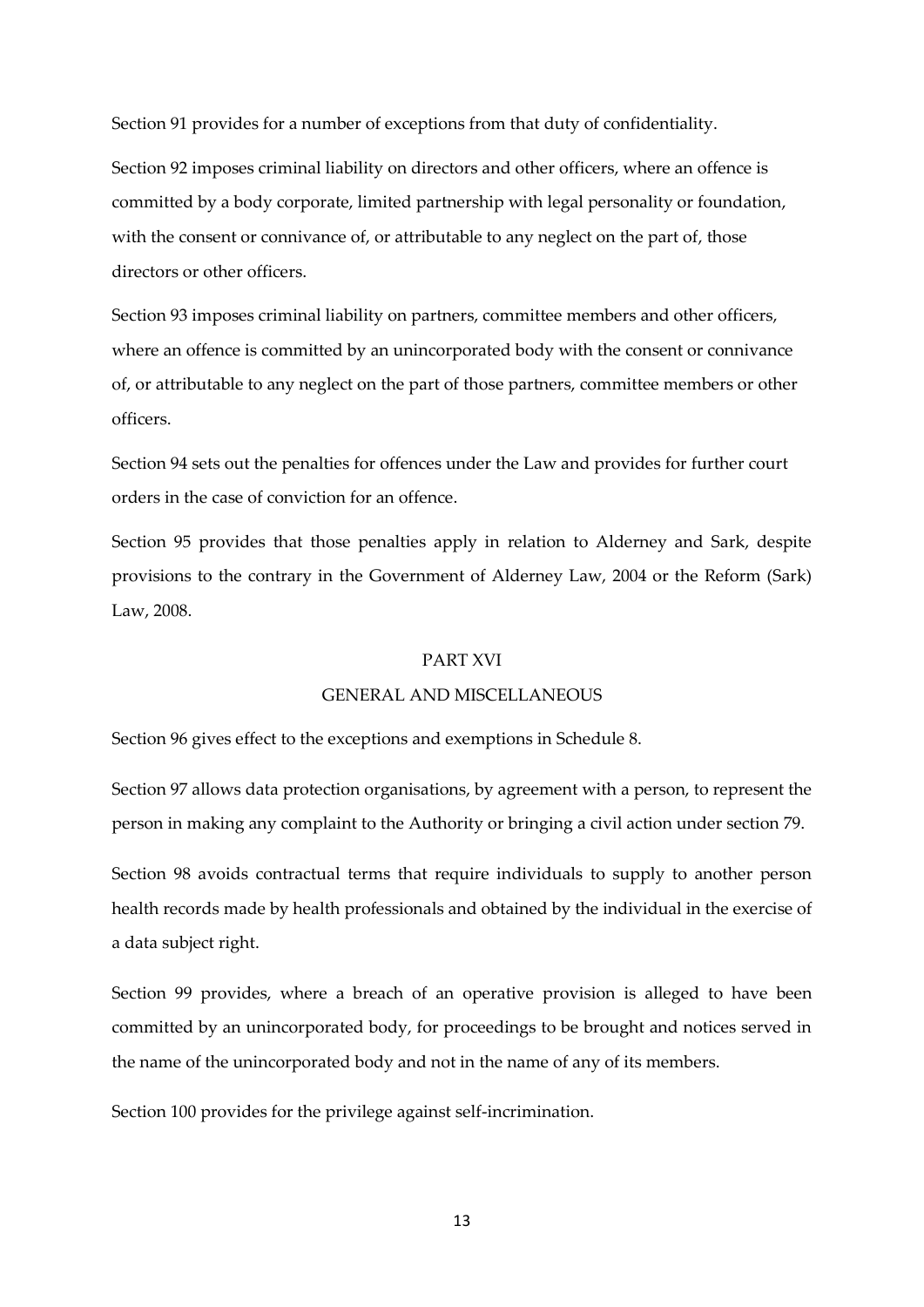Section 101 excludes Authority officials acting in the discharge or purported discharge of functions under the Law from personal liability, except in cases of bad faith.

Section 102 provides for the service of notices and other documents under the Law.

Section 103 authorises the States of Deliberation to make provisions by Ordinance relating to the processing of personal data for a crime-related purpose, including provisions to implement data protection provisions equivalent to the Law Enforcement Directive.

Section 104 authorises the States of Deliberation to make provisions by Ordinance relating to respect for private life and protection of personal data in relation to electronic communications. This would include provisions to implement provisions equivalent to any e-Privacy Directive in the future.

Section 105 authorises the States of Deliberation to make provisions by Ordinance requiring authorising, prohibiting or restricting the processing of identifiers or personal data, including in the context of recruitment or employment.

Section 106 authorises the States of Deliberation to amend the Law by Ordinance where it appears to be necessary or expedient to do so for certain purposes, including protecting the rights of individuals in relation to their personal data and providing for the free movement of personal data in a manner equivalent to the GDPR or the Law Enforcement Directive, enabling the Authority and the Commissioner to effectively and efficiently exercise or perform their functions, or maintaining or enhancing the reputation or standing of the Bailiwick.

Section 107 authorises the States of Deliberation to make transitional, savings and consequential provisions by Ordinance.

Section 108 sets out fairly standard provisions concerning Ordinances. It also requires, before an Ordinance is made, consultation with the Authority and (in the case of an Ordinance affecting Alderney) the Policy & Finance Committee of the States of Alderney, and (in the case of an Ordinance affecting Sark) the Policy and Performance Committee of the Chief Pleas of Sark.

Section 109 sets out fairly standard provisions concerning Regulations. It also requires, before Regulations are made, consultation with the Authority and (in the case of an Ordinance